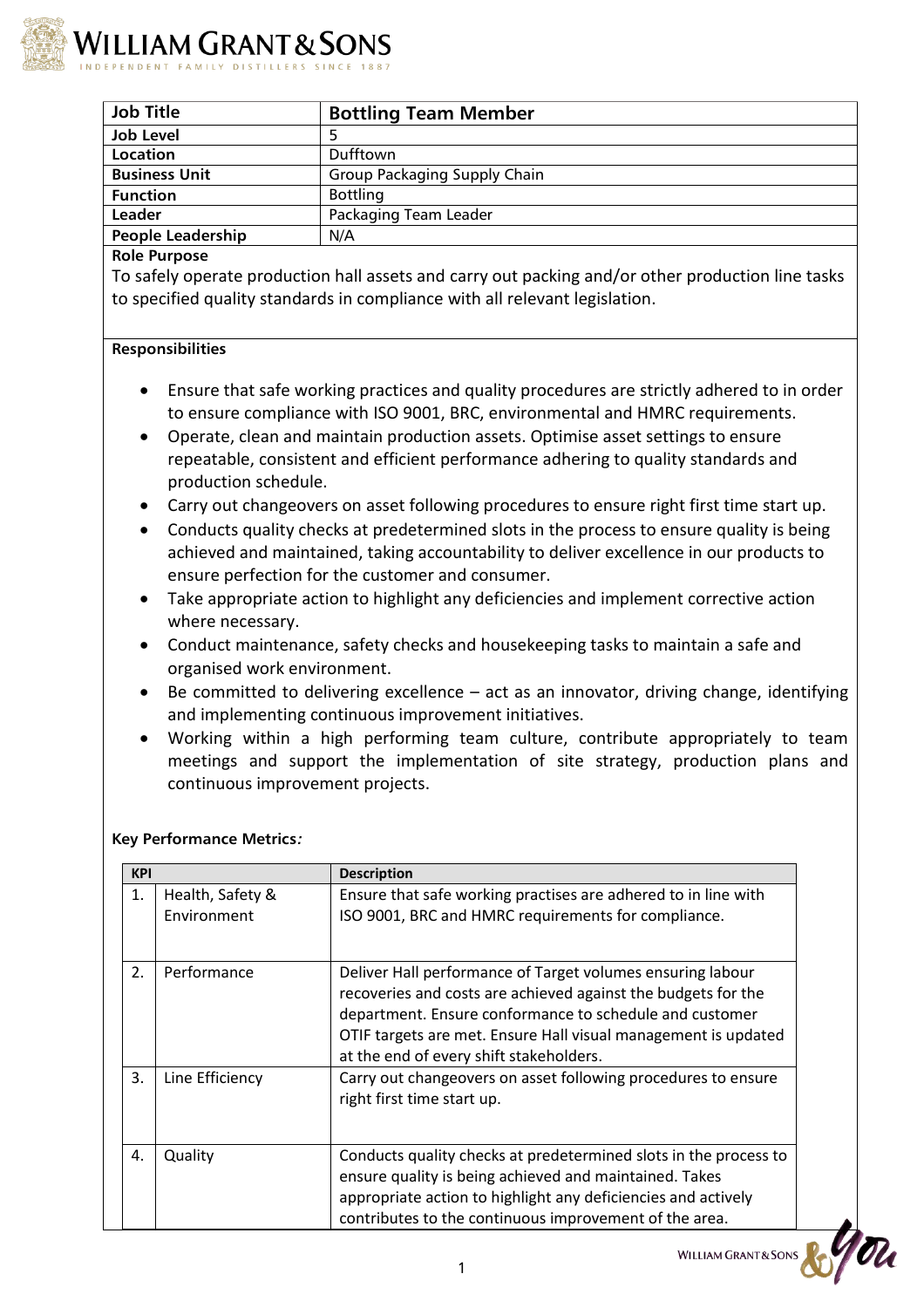

## **Values**



**PROUD** We are proud of our brands, our heritage, and our commitment to superior quality in our products



**BF RESPONSIBLE** We expect every individual and their teams to be accountable and to perform to their full potential

BE **SUSTAINABLE** We wish to make a positive contribution to our communities and to our

environment



**RF PROFESSIONAL** We value integrity, transparency, professionalism and constructive debate within a team working culture



BE **ENTREPRENEURIAL** We foster a forward thinking and innovative culture that recognises the need for innovative thinking and continuous improvement



**THINK LONG TERM** We are proud of our brands, our heritage, and our commitment to superior quality in our products

#### **Core Competencies:**

|           | <b>Following Instructions &amp; Procedures</b>  | <b>Working with People</b>                                     |
|-----------|-------------------------------------------------|----------------------------------------------------------------|
|           | Appropriately follows instructions from others  | Demonstrates an interest in and understanding of               |
|           | without unnecessarily challenging authority     | others                                                         |
| ٠         | Follows procedures and policies                 | • Adapts to the team and builds team spirit                    |
| $\bullet$ | Keeps to schedules; arrives punctually for work | Recognises and rewards the contribution of others              |
|           | and meetings                                    | Listens, consults others and communicates                      |
| $\bullet$ | Demonstrates commitment to the organisation     | proactively Supports and cares for others                      |
|           | Complies with legal obligations and safety      | Develops and openly communicates self-insight, an<br>$\bullet$ |
|           | requirements of the role                        | awareness of own strengths and weaknesses                      |
|           | <b>Coping with Pressures &amp; Setbacks</b>     | <b>Delivering Results &amp; Meeting Customer</b>               |
|           | Works productively in a pressurised             | <b>Expectations</b>                                            |
|           | environment                                     | Focuses on customer needs and satisfaction<br>$\bullet$        |
| $\bullet$ | Keeps emotions under control during difficult   | Sets high standards for quality and quantity<br>$\bullet$      |
|           | situations                                      | Monitors and maintains quality and productivity<br>$\bullet$   |
| $\bullet$ | Balances the demands of a work life and a       | Works in a systematic, methodical and orderly<br>$\bullet$     |
|           | personal life.                                  | way                                                            |
| $\bullet$ | Maintains a positive outlook at work.           | Consistently achieves project goals.<br>$\bullet$              |
|           | Handles criticism well and learns from it       |                                                                |
|           | <b>Applying Expertise &amp; Technology</b>      | Safety & Environment Compliance; Promotes a                    |
|           | Applies specialist and detailed technical       | positive and proactive Health and Safety culture               |
|           | expertise                                       | Demonstrate adherence to role specific                         |
| $\bullet$ | Develops job knowledge and expertise through    | responsibilities as detailed in the Company Policy             |
|           | continual professional development              | "Approach to Health and Safety"                                |
| ٠         | Shares expertise and knowledge with others      | Develop safe systems of work within the Team,                  |
| $\bullet$ | Uses technology to achieve work objectives      | taking guidance from the SHE Advisors as needed                |
| $\bullet$ | Demonstrates appropriate physical co-           | Provide assistance and support to the SHE Advisor              |
|           | ordination and endurance, manual skill, spatial | Promote Health and Safety awareness and safe<br>$\bullet$      |
|           | awareness and dexterity                         | working within the Team, providing the necessary               |
| $\bullet$ | Demonstrates an understanding of different      | training and instruction as required                           |
|           | organisational departments and functions        | Demonstrates knowledge of relevant safety and                  |
|           |                                                 | environmental legislation                                      |

## **Skills and Qualifications:**

Essential:

- Basic level of competence for Microsoft Word and Excel packages.
- Proven track record in practising problem solving techniques.
- Proven track record demonstrating compliance with Health & Safety.
- Proven ability to work towards their objectives and KPI performance within a team environment.

## Desirable:

- Experience in operating in a production equipment in a FMCG Environment.
- FLT qualified.